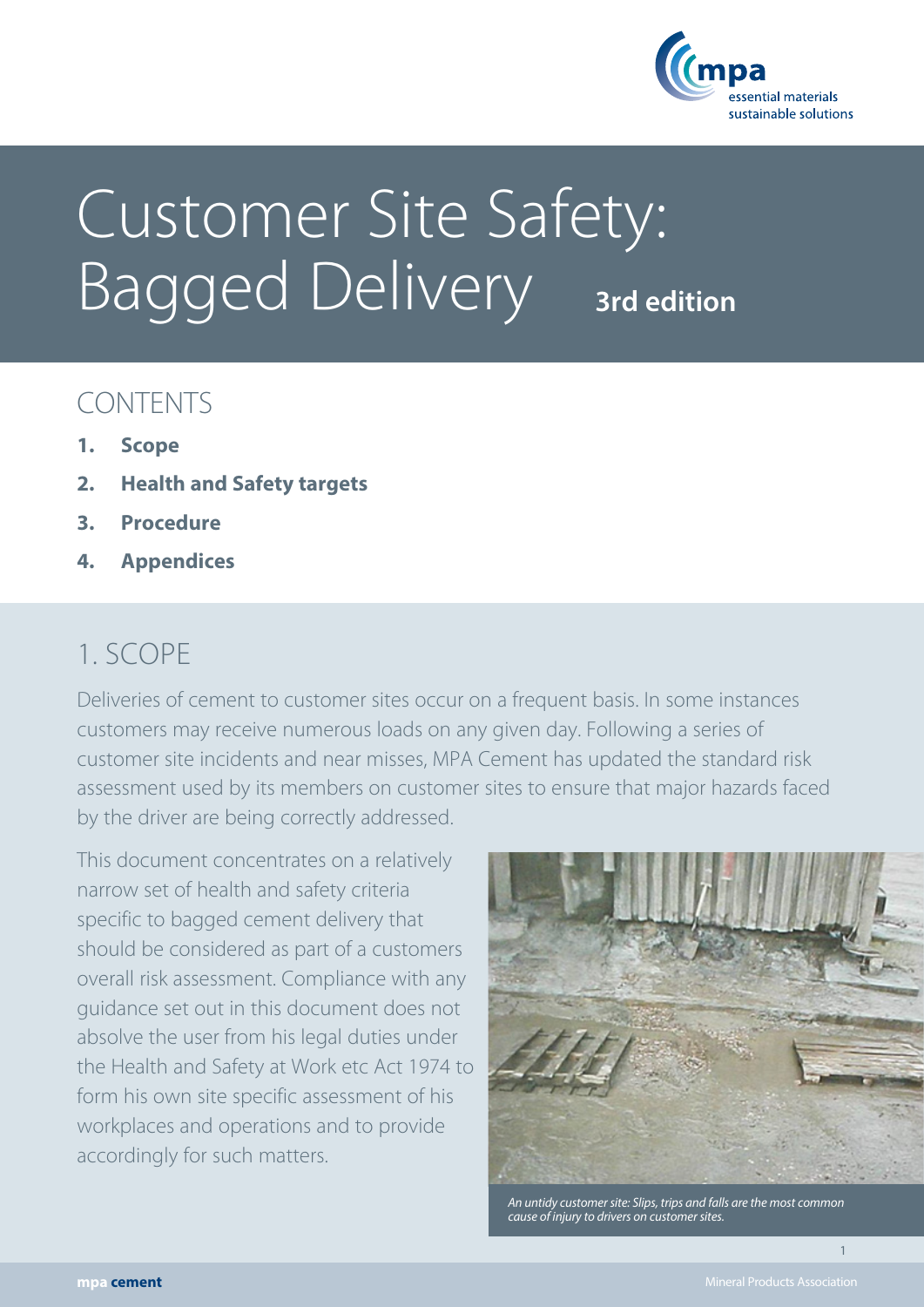# 2. HEALTH AND SAFETY TARGETS

MPA Cement member companies have agreed the following challenging health and safety targets:

- 1. An overarching expectation of Zero Harm.
- 2. Interim 5-year Targets to;
- halve the number of Lost Time Injuries for contractors that occurred in 2009, by the end of 2014.
- and to contribute to the MPA industry target of a 65% reduction in the 2013 Lost Time Injury Frequency Rate for direct employees, by the end of 2018.

In order to meet these targets it is essential to reduce the number of incidents suffered by drivers on customer sites. Following a review of the hazards and accidents associated with the delivery of bulk and bagged products, MPA Cement member companies have identified a

# 3. PROCEDURE

Approaches adopted by MPA Cement member companies will vary. Generally, however the risk assessment will be carried out by their risk assessor before deliveries are made to new customers.

Any issues raised by the questionnaire will then be subject to further discussion between the cement company and the customer when specific hazards are identified.

You are also strongly advised to review the items listed in the assessor questionnaire: and to correct any deficiencies before the cement company assessor arrives. Your attention is drawn to issues particular to your site that have a high potential of a red safety rating or where previous failures have occurred.

number of important safety issues which they believe it is reasonably practicable for all customers to control.

Therefore a standard risk assessment is being introduced to rate how effectively these issues are being addressed by individual customer sites.

- � A green rating indicates that the issues have been satisfactorily controlled.
- An amber rating indicates the need to address an issue within an agreed timescale and to implement interim measures in order for deliveries to be made safely.
- � A red rating indicates an issue has been identified which renders the site unsafe for delivery. This information will be used to agree an improvement plan where necessary.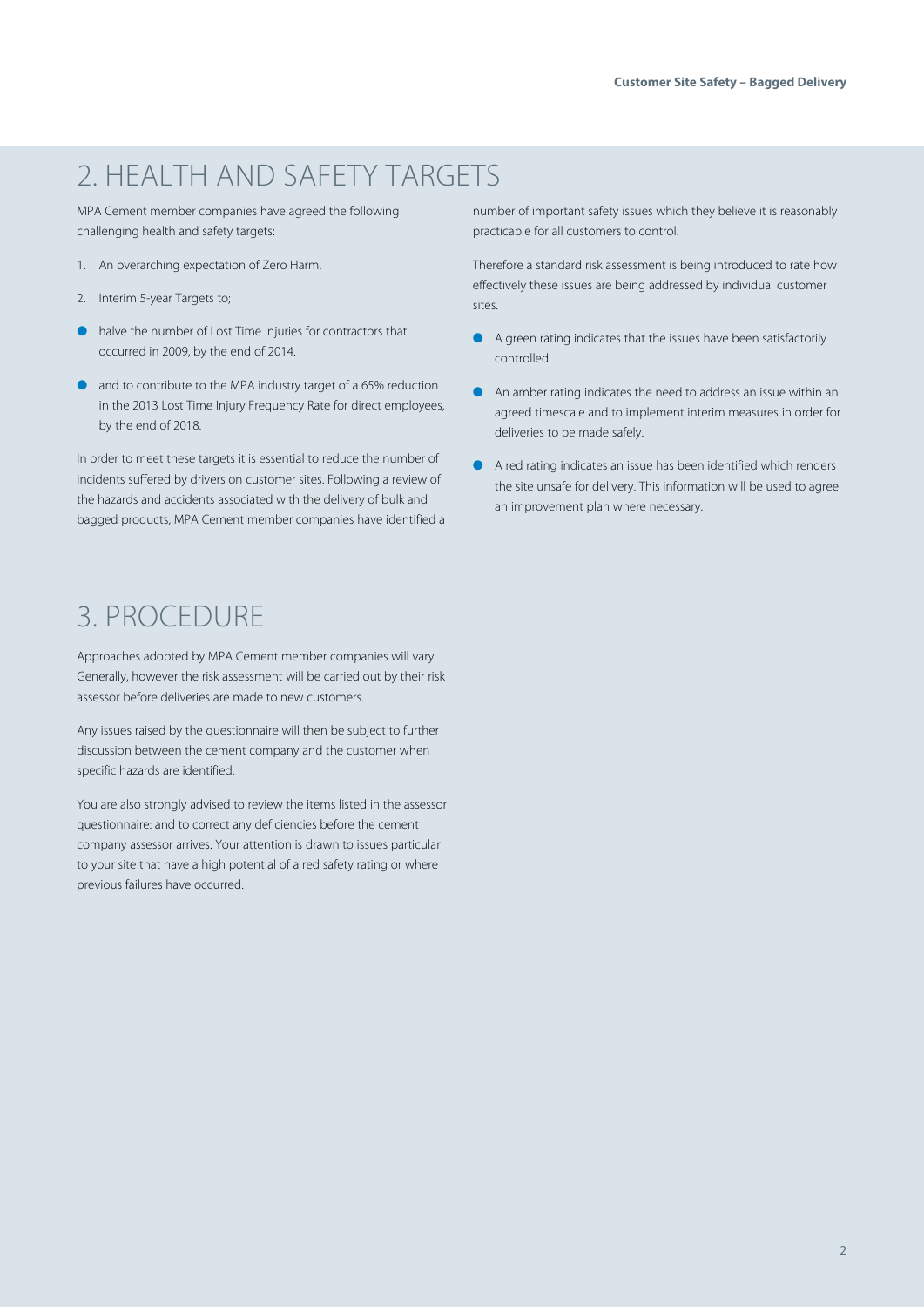3.2 Is the ground properly drained, i.e. minimal

standing water?

| 1.1<br>1.2<br>1.3 | <b>Approach to site</b><br>Has information been provided on the<br>best route to the site that includes any<br>restrictions, for example, on height, weight<br>or parking?<br>Is the site entry safe for vehicular access?<br>Is the site/site approach accessible for artics<br>or is an urban trailer or rigid required? | GREEN AMBER<br><b>RED</b>                          | 3.3<br>3.4<br>3.5 | Is the ground free from slip and trip<br>hazards?<br>Issue: Risk of forklift colliding with driver.<br>If our driver cannot stay in their cab, does<br>the customer provide a safe refuge?<br>Issue: Vehicles/machinery and equipment. Being struck by a site-vehicle is<br>the third most common cause of fatal injury at work in the UK.<br>Is the lighting sufficient for the driver to see<br>where they are going and what they are | GREEN AMBER<br>RED<br>Amber sites in sections<br>3.1, 3.2, 3.3 must be<br>improved to an agreed<br>short term timescale |  |
|-------------------|----------------------------------------------------------------------------------------------------------------------------------------------------------------------------------------------------------------------------------------------------------------------------------------------------------------------------|----------------------------------------------------|-------------------|------------------------------------------------------------------------------------------------------------------------------------------------------------------------------------------------------------------------------------------------------------------------------------------------------------------------------------------------------------------------------------------------------------------------------------------|-------------------------------------------------------------------------------------------------------------------------|--|
|                   |                                                                                                                                                                                                                                                                                                                            |                                                    | 3.6<br>4          | doing?<br>Has the customer defined a safe pedestrian<br>access route for our driver to deliver<br>paperwork?<br><b>Unloading</b>                                                                                                                                                                                                                                                                                                         |                                                                                                                         |  |
| 1.4               | On first arrival does the customer provide a<br>site induction and task specific instructions?                                                                                                                                                                                                                             |                                                    | 4.1               | Are pedestrians excluded from the delivery<br>area during unloading and, in particular,                                                                                                                                                                                                                                                                                                                                                  |                                                                                                                         |  |
| 2                 | <b>Site accessibility</b>                                                                                                                                                                                                                                                                                                  |                                                    |                   | if a reversing manoeuvre is required, is an<br>agreed safe system in place that excludes                                                                                                                                                                                                                                                                                                                                                 |                                                                                                                         |  |
| 2.1               | Are there any onsite height restrictions?                                                                                                                                                                                                                                                                                  |                                                    |                   | pedestrians from the area behind the<br>vehicle?                                                                                                                                                                                                                                                                                                                                                                                         |                                                                                                                         |  |
|                   |                                                                                                                                                                                                                                                                                                                            |                                                    | 4.2               | If a reversing manoeuvre is required, is it a<br>blind side reversing manoeuvre?                                                                                                                                                                                                                                                                                                                                                         |                                                                                                                         |  |
| 2.2               | Does the site have options available for<br>waiting or queuing in a safe place, for<br>instance if there are other deliveries taking<br>place.                                                                                                                                                                             |                                                    | 4.3               | Issue: Bagged Vehicle is unstable and at risk of overturning or shedding<br>load if driven while partially unloaded.<br>Can the delivery vehicle be unloaded                                                                                                                                                                                                                                                                             |                                                                                                                         |  |
|                   | 2.3 Does the site have clear signage instructing<br>drivers where to go etc?                                                                                                                                                                                                                                               |                                                    |                   | without being turned around part way<br>through unloading to have the pallets<br>removed from the opposite side of the                                                                                                                                                                                                                                                                                                                   |                                                                                                                         |  |
| 2.4               | Is the site free from the effects of adverse<br>weather conditions that could affect<br>delivery (for example, is the site exposed<br>to high winds representing a risk of curtain<br>movement)?                                                                                                                           |                                                    |                   | trailer?<br>4.10 Where the customer has to unload in the<br>road, is a long reach forklift truck used to<br>unload the whole vehicle from the curb-<br>side of the trailer?                                                                                                                                                                                                                                                              | NOT APPLICABLE                                                                                                          |  |
| 2.5               | Is the site free from obstructions to vehicle<br>movements (for example poorly placed                                                                                                                                                                                                                                      |                                                    |                   | Issue: Risk of forklift colliding with pedestrian.                                                                                                                                                                                                                                                                                                                                                                                       |                                                                                                                         |  |
|                   | pallets or heavy building materials)?                                                                                                                                                                                                                                                                                      |                                                    |                   | 4.11 Whenever there is a need for the forklift<br>truck to cross a pedestrian walkway during                                                                                                                                                                                                                                                                                                                                             |                                                                                                                         |  |
| 2.6               | Is the unloading area free from any                                                                                                                                                                                                                                                                                        | Issue: Possible overturning risk during unloading. |                   | unloading, does the customer provide a<br>suitable pedestrian marshalling scheme?                                                                                                                                                                                                                                                                                                                                                        | NOT APPLICABLE                                                                                                          |  |
|                   | significant gradient / camber?                                                                                                                                                                                                                                                                                             |                                                    |                   | Issue: Risk of forklift truck colliding with road vehicle.                                                                                                                                                                                                                                                                                                                                                                               |                                                                                                                         |  |
| 3                 | <b>Site conditions</b><br>Issue: Risk of trip/slip/falls where driver stands or walks during delivery. This<br>is the most common cause of injury to drivers on customer sites.                                                                                                                                            |                                                    |                   | 4.12 Whenever it is necessary to unload the<br>vehicle from the road-side of the trailer,<br>does the customer operate a temporary<br>traffic control scheme when the forklift<br>truck is on the highway? (e.g. 'lollipop'                                                                                                                                                                                                              | NOT APPLICABLE                                                                                                          |  |
| 3.1               | Is the ground even and firm?                                                                                                                                                                                                                                                                                               |                                                    |                   | signs or traffic lights). Details of good<br>practice can be found in the Traffic Signs                                                                                                                                                                                                                                                                                                                                                  |                                                                                                                         |  |

Regulations and General Directions.